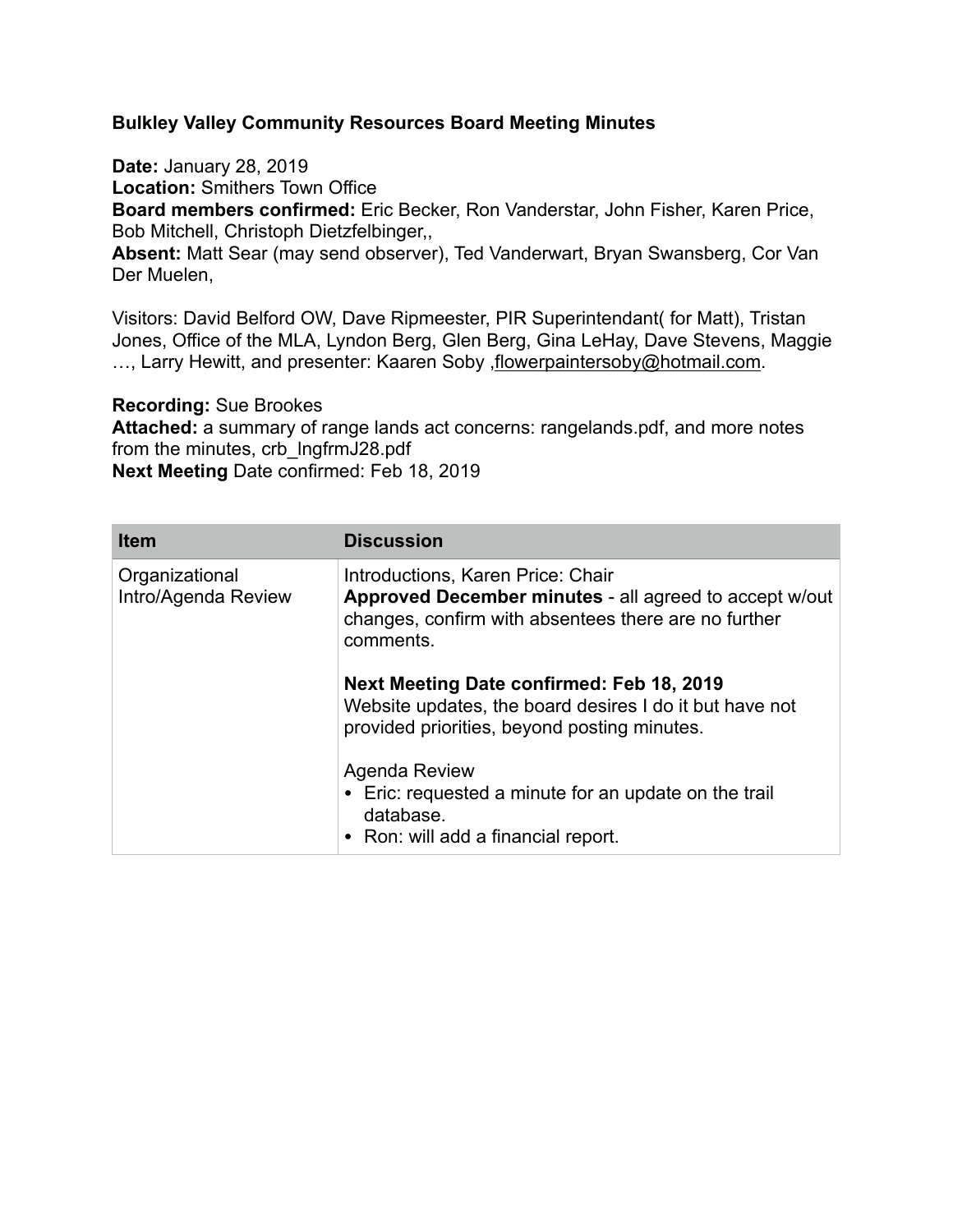| <b>Item</b>                                                                                                                                                                  | <b>Discussion</b>                                                                                                                                                                                                                                                                                                                                                                                                                                                              |
|------------------------------------------------------------------------------------------------------------------------------------------------------------------------------|--------------------------------------------------------------------------------------------------------------------------------------------------------------------------------------------------------------------------------------------------------------------------------------------------------------------------------------------------------------------------------------------------------------------------------------------------------------------------------|
| <b>New Business</b><br>The management of<br>Range Tenures,<br>Kaaren Soby,<br>slide show and info.<br>package, plus flow<br>charts posted for<br>duration of the<br>meeting. | Discussion of the Free Range Act - Kaaren Soby<br>approx. 1 hr<br><b>SUM:</b> We were provided with a background of the history and<br>development of Kaaren and Ron's settlement on their Hislop Rd.<br>property beginning 45 years ago. They now have frequent run in's<br>with cattle which jeopardizes their current business, has<br>contaminated their drinking water and has degraded habitat and<br>recreational land areas. They ask for a letter of support from our |
|                                                                                                                                                                              | society and what we know, as they continue their research and<br>review of range management planning. They also attempt to<br>increase public awareness of the issue ultimately seeking an<br>update to the Free Range Act so it reflects the values of today's<br>landowners, First Nations and lease tenures. Anything that's<br>updated they also want enforceable. It was also noted the Office of<br>the Auditor General is to examine the process of issuing leases.     |
|                                                                                                                                                                              | Please see the attached file, rangelands pdf, for a summary of<br>material presented. I also have a hard copy of Kaaren's slide show<br>and a collection of testimonials from other valley residents for<br>anyone who wants.                                                                                                                                                                                                                                                  |
|                                                                                                                                                                              | <b>Bottom Line:</b><br>• Kaaren has requested a letter of support citing the boards<br>position regarding LRMP values.                                                                                                                                                                                                                                                                                                                                                         |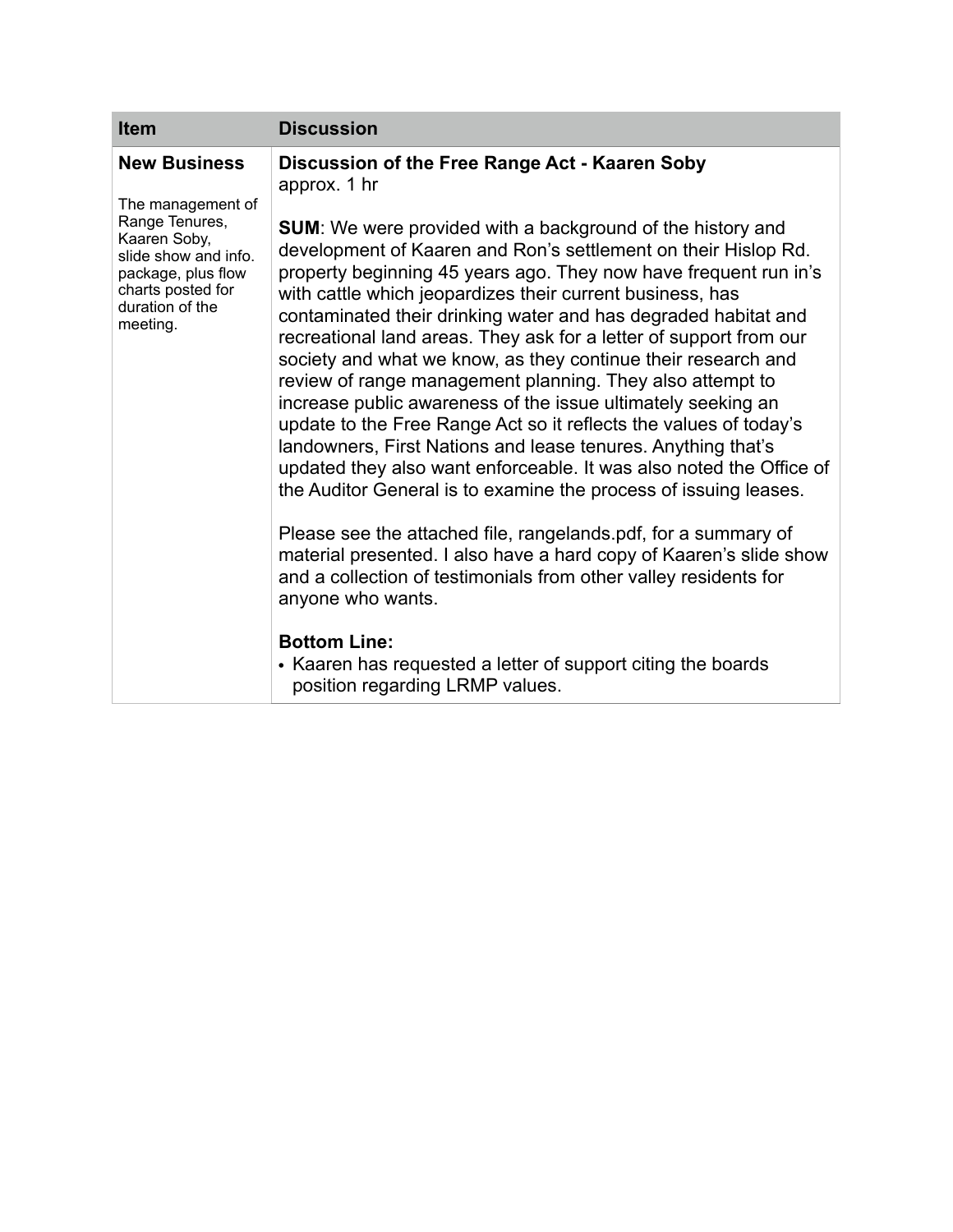| <b>Item</b>                   | <b>Discussion</b>                                                                                                                                                                                                                                                                                                                                                                                                                                                                                                                                                                                                                                                                                                                                                                                                                                                                                                                                                                                                                                                                                                                  |
|-------------------------------|------------------------------------------------------------------------------------------------------------------------------------------------------------------------------------------------------------------------------------------------------------------------------------------------------------------------------------------------------------------------------------------------------------------------------------------------------------------------------------------------------------------------------------------------------------------------------------------------------------------------------------------------------------------------------------------------------------------------------------------------------------------------------------------------------------------------------------------------------------------------------------------------------------------------------------------------------------------------------------------------------------------------------------------------------------------------------------------------------------------------------------|
| <b>Discussion</b>             | Provide advice related to land use planning and forest<br>practices to the Chair of the Forest Practices Board, Kevin<br>Kriese. approx.30 min.<br>FPB does good work and more than just planning.<br>this fits with Ryan's request to review BV practices and projects<br>implementation reports. We have 2 months to submit to Ryan.<br>Ryan will meet with Kevin to work toward the next FPB<br>presentation.<br>looking at the FP objectives in isolation is manageable but cross<br>referencing to the LRMP isn't. FSP's aren't analysed. This is a<br>huge deficiency in this document and a lot of volunteer effort for<br>the board.<br>there is no measuring effectiveness. Delineating what is<br>effective, modifying objectives & strategies & improving<br>effectiveness is more valuable than renewing the plan.<br>First Nations and licensees have not been asked for input into<br>these reports and yet they could have valuable insight.<br><b>Bottom Line:</b><br>we want everyone's feedback whether its consensus or not,<br>please send to Karen.<br>reports to review are attached to Dec. email from Ron. |
| On going<br><b>Discussion</b> | Discussion of Telkwa Coal meeting and need for more<br>information. approx. 10 mins.<br>• Eric attended a teleconference call for an environmental review<br>panel. Ted should be emailed to attend an upcoming meeting, E<br>will call him to let him know.<br>• Glenda Ferris is invited for 7:15pm, Feb 18, 2019                                                                                                                                                                                                                                                                                                                                                                                                                                                                                                                                                                                                                                                                                                                                                                                                                |
| On going<br><b>Discussion</b> | <b>Continue the discussion on an Integrated Silviculture Strategy</b><br>re: Balsam (Sub Alpine Fir) and Bob's report.<br>all agree they would like to see stands of Balsam as a future<br>crop.<br>- this should be included as forest practice and the science should<br>be maintained to provide optimal growing and required<br>conditions. The science requires 'islands' of seeded Balsam for<br>study.<br>Besides economics, Balsam is really valuable for diversity, and a<br>host of other 'soft values'.<br><b>Bottom Line:</b><br>A letter with unanimous support of the board and individual<br>signatures should be provided. Also it should reference the<br>portfolio analysis regarding the impact of climate change. Bob to<br>draft.                                                                                                                                                                                                                                                                                                                                                                             |